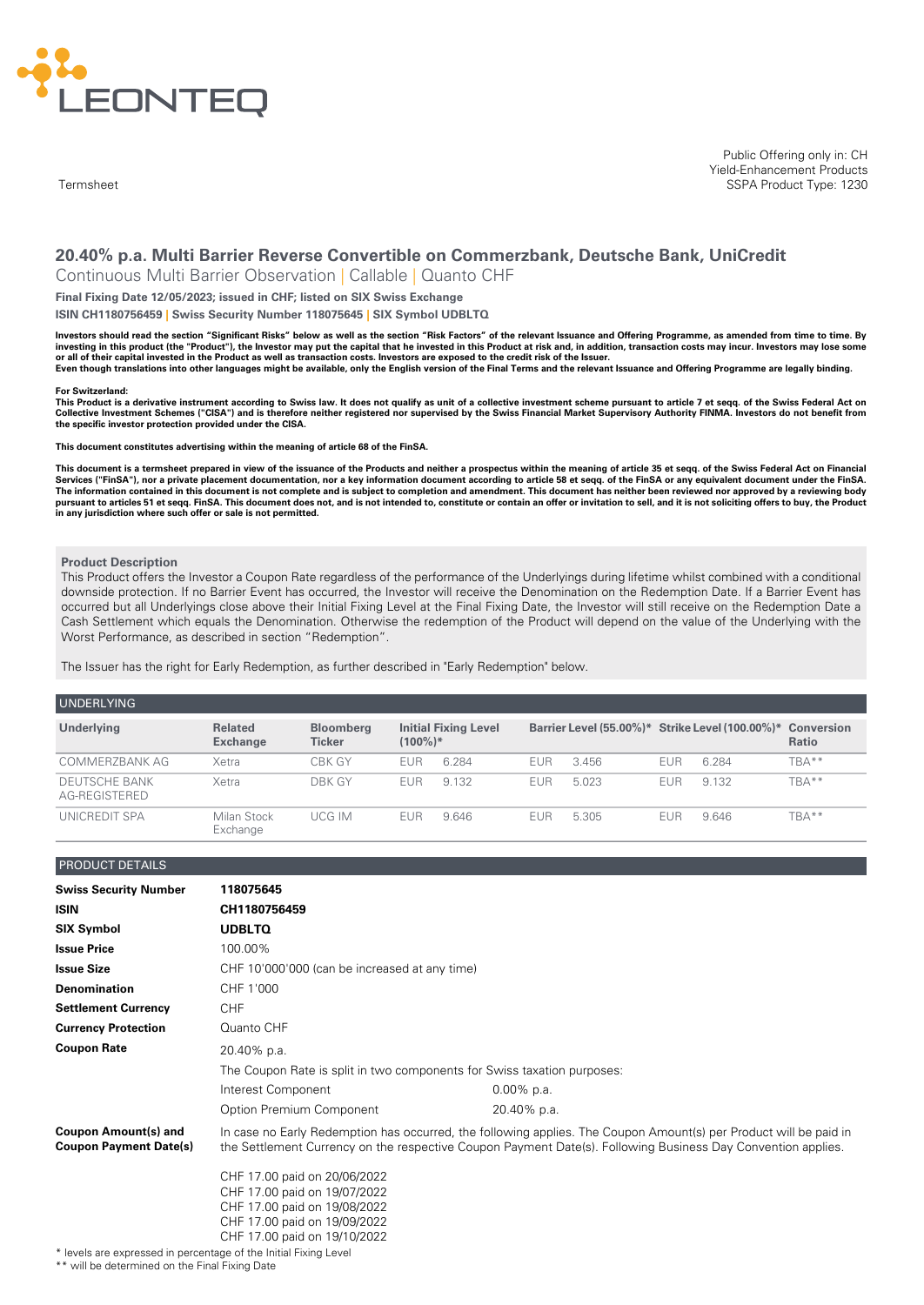CHF 17.00 paid on 21/11/2022 CHF 17.00 paid on 19/12/2022 CHF 17.00 paid on 19/01/2023 CHF 17.00 paid on 20/02/2023 CHF 17.00 paid on 20/03/2023 CHF 17.00 paid on 19/04/2023 CHF 17.00 paid on 23/05/2023

## DATES

| <b>Subscription Start Date</b>                          | 04/05/2022 |
|---------------------------------------------------------|------------|
| <b>Subscription End Date</b>                            | 12/05/2022 |
| <b>Initial Fixing Date</b>                              | 12/05/2022 |
| <b>Issue Date</b>                                       | 23/05/2022 |
| <b>First Exchange Trading Date</b>                      | 23/05/2022 |
| <b>Last Trading Day/Time</b>                            | 12/05/2023 |
| <b>Final Fixing Date</b>                                | 12/05/2023 |
| <b>Redemption Date</b>                                  | 23/05/2023 |
| <b>Early Redemption</b><br><b>Observation and Early</b> |            |
| <b>Redemption Dates</b>                                 | 1          |

**Subscription End Date** 12/05/2022 14:00 CEST **Initial Fixing Date** 12/05/2022 **Issue Date** 23/05/2022 **First Exchange Trading Date** 23/05/2022 (anticipated) **Last Trading Day/Time** 12/05/2023 / Exchange market close **Final Fixing Date** 12/05/2023 (subject to Market Disruption Event provisions) **Redemption Date** 23/05/2023 (subject to Settlement Disruption Event provisions)

| Early Redemption<br><b>Observation and Early</b> |   | <b>Early Redemption Observation Date</b> | <b>Early Redemption Date</b> |  |
|--------------------------------------------------|---|------------------------------------------|------------------------------|--|
| <b>Redemption Dates</b>                          |   | 12/08/2022                               | 19/08/2022                   |  |
|                                                  |   | 12/09/2022                               | 19/09/2022                   |  |
|                                                  |   | 12/10/2022                               | 19/10/2022                   |  |
|                                                  | 4 | 14/11/2022                               | 21/11/2022                   |  |
|                                                  | 5 | 12/12/2022                               | 19/12/2022                   |  |
|                                                  | 6 | 12/01/2023                               | 19/01/2023                   |  |
|                                                  |   | 13/02/2023                               | 20/02/2023                   |  |
|                                                  | 8 | 13/03/2023                               | 20/03/2023                   |  |
|                                                  | 9 | 12/04/2023                               | 19/04/2023                   |  |

If any of the above-mentioned Early Redemption Observation Dates is not an Exchange Business Day for an Underlying, the next following Exchange Business Day for that Underlying shall be the respective Early Redemption Observation Date. General Terms and Conditions apply also to the Early Redemption Observation Dates as if they were Final Fixing Dates. If any of the above-mentioned Early Redemption Dates is not a Business Day, the next following Business Day will apply.

## **REDEMPTION**

In case no Early Redemption has occurred, the following applies. The Coupon Amount(s) per Product will be paid in any case at the respective Coupon Payment Date(s). In addition the Investor is entitled to receive from the Issuer on the Redemption Date per Product:

| Scenario 1                        | If a Barrier Event has NOT occurred, the Investor will receive a Cash Settlement in the Settlement Currency equal to:<br>Denomination                                                                                                                                                                                                                                                                                                                                                                                                                                                                                                                                                      |  |  |
|-----------------------------------|--------------------------------------------------------------------------------------------------------------------------------------------------------------------------------------------------------------------------------------------------------------------------------------------------------------------------------------------------------------------------------------------------------------------------------------------------------------------------------------------------------------------------------------------------------------------------------------------------------------------------------------------------------------------------------------------|--|--|
| Scenario 2                        | If a Barrier Event has occurred and                                                                                                                                                                                                                                                                                                                                                                                                                                                                                                                                                                                                                                                        |  |  |
|                                   | If the Final Fixing Level of the Underlying with the Worst Performance is at or below the respective Strike<br>a.<br>Level, the Investor will receive a round number (i.e. Conversion Ratio) of the Underlying with the Worst<br>Performance per Product. Any potential fractional Conversion Ratio entitlements (Fraction of Underlyings)<br>will be paid in cash, based on the Final Fixing Level. Fractions of Underlyings will not be cumulated.<br>If the Final Fixing Level of the Underlying with the Worst Performance is above the respective Strike Level,<br>b <sub>1</sub><br>the Investor will receive a Cash Settlement in the Settlement Currency equal to:<br>Denomination |  |  |
| <b>Initial Fixing Level</b>       | Official close of the respective Underlying on the Initial Fixing Date on the Related Exchange, as determined by the<br>Calculation Agent.                                                                                                                                                                                                                                                                                                                                                                                                                                                                                                                                                 |  |  |
| <b>Final Fixing Level</b>         | Official close of the respective Underlying on the Final Fixing Date on the Related Exchange, as determined by the<br>Calculation Agent.                                                                                                                                                                                                                                                                                                                                                                                                                                                                                                                                                   |  |  |
| <b>Worst Performance</b>          | For each Underlying the performance is calculated by dividing its Final Fixing Level by the respective Initial Fixing Level.<br>The Worst Performance corresponds to the lowest of all so calculated values, as determined by the Calculation Agent.                                                                                                                                                                                                                                                                                                                                                                                                                                       |  |  |
| <b>Barrier Event</b>              | A Barrier Event shall be deemed to occur if at any time on any Exchange Business Day during the Barrier Observation<br>Period the level of at least one of the Underlyings' prices has been traded at or below the respective Barrier Level, as<br>reasonably determined by the Calculation Agent.                                                                                                                                                                                                                                                                                                                                                                                         |  |  |
| <b>Early Redemption</b>           | On each Early Redemption Observation Date, the Issuer has the right, but not the obligation to call all Products for Early<br>Redemption on the respective Early Redemption Date.                                                                                                                                                                                                                                                                                                                                                                                                                                                                                                          |  |  |
|                                   | On the respective Early Redemption Date the Investor will receive a Cash Settlement in the Settlement Currency equal<br>to the Denomination, plus the Coupon Amount for the respective Coupon Payment Date. No further payments will be<br>made thereafter.                                                                                                                                                                                                                                                                                                                                                                                                                                |  |  |
| <b>Barrier Observation Period</b> | 12/05/2022 - 12/05/2023                                                                                                                                                                                                                                                                                                                                                                                                                                                                                                                                                                                                                                                                    |  |  |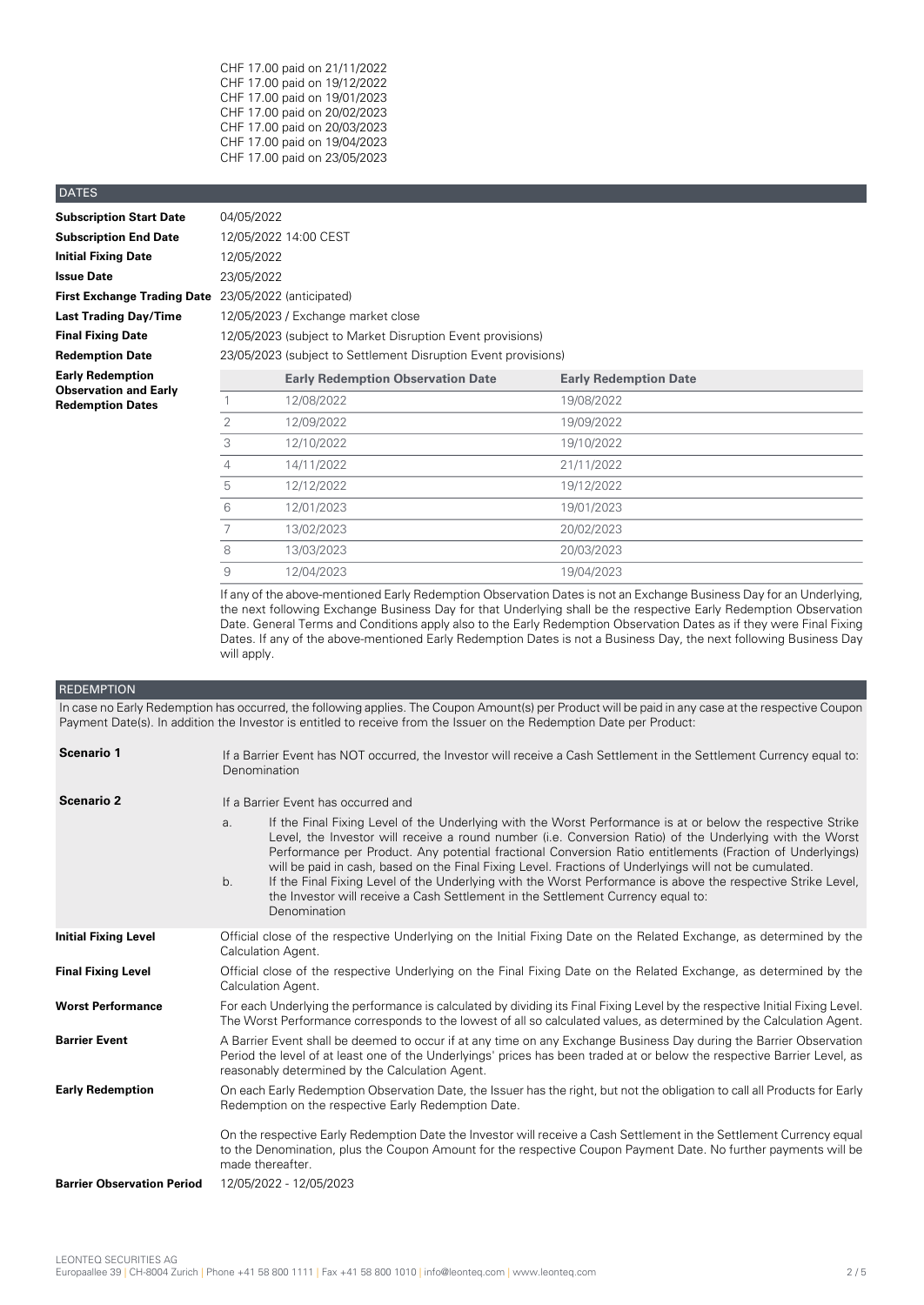**FX Rate**

Denomination divided by the Strike Level which is expressed as absolute value in the relevant Underlying currency and converted where necessary into the Settlement Currency using the FX Rate.

The foreign exchange rate to be used for the conversion of the relevant Underlying currency into the Settlement Currency which appears on the Bloomberg page "BFIX" on the Final Fixing Date at 10 a.m. local time New York, respectively for Underlyings with the Related Exchange located in the Asia-Pacific region at 4 p.m. local time Hong Kong and as reasonably determined by the Calculation Agent.

| <b>ESG SCORES</b>           |                   |
|-----------------------------|-------------------|
| <b>Underlying</b>           | <b>ESG Scores</b> |
| <b>COMMERZBANK AG</b>       |                   |
| DEUTSCHE BANK AG-REGISTERED |                   |
| UNICREDIT SPA               |                   |

| <b>GENERAL INFORMATION</b>                         |                                                                                                                                                                                                                                                                                                                                                                                                      |
|----------------------------------------------------|------------------------------------------------------------------------------------------------------------------------------------------------------------------------------------------------------------------------------------------------------------------------------------------------------------------------------------------------------------------------------------------------------|
| <b>Issuer</b>                                      | Leonteg Securities AG, Guernsey Branch, St Peter Port, Guernsey<br>(Rating: Fitch BBB- with positive outlook, JCR BBB+ with stable outlook, Supervisory Authority: FINMA / GFSC)                                                                                                                                                                                                                     |
| <b>Lead Manager</b>                                | Leonteg Securities AG, Zurich, Switzerland                                                                                                                                                                                                                                                                                                                                                           |
| <b>Calculation Agent</b>                           | Leonteg Securities AG, Zurich, Switzerland                                                                                                                                                                                                                                                                                                                                                           |
| <b>Paying Agent</b>                                | Leonteg Securities AG, Zurich, Switzerland                                                                                                                                                                                                                                                                                                                                                           |
| <b>Distribution Fees</b>                           | Up to 1.00% (incl. VAT, if any. Reference is made to section "Remunerations to Third Parties" herein and to the General<br>Terms and Conditions of the Programme.)                                                                                                                                                                                                                                   |
| Listing/Exchange                                   | SIX Swiss Exchange AG; traded on SIX Swiss Exchange - Structured Products<br>There is no obligation of the Issuer and/or the Lead Manager or any third party to list the Product or apply for admission<br>to trading at issuance or during the term of the Product. In case of a listed/admitted Product, there is no obligation to<br>maintain a listing/admission during the term of the Product. |
| <b>Secondary Market</b>                            | Daily price indications will be available from 09:15 - 17:15 CET on www.leonteq.com, Refinitiv [SIX Symbol]=LEOZ or<br>[ISIN]=LEOZ and Bloomberg [ISIN] Corp or on LEOZ.                                                                                                                                                                                                                             |
| <b>Quoting Type</b>                                | Secondary market prices are quoted dirty; accrued interest is included in the prices.                                                                                                                                                                                                                                                                                                                |
| <b>Quotation Type</b>                              | Secondary market prices are quoted in percentage.                                                                                                                                                                                                                                                                                                                                                    |
| <b>Coupon Day Count Conven-</b><br>tion            | 30/360; Unadjusted; Accruing during each coupon period (including start and excluding end date).                                                                                                                                                                                                                                                                                                     |
| <b>Settlement Type(s)</b>                          | Cash Settlement or Delivery of Underlying                                                                                                                                                                                                                                                                                                                                                            |
| <b>Minimum Investment</b>                          | CHF 1'000                                                                                                                                                                                                                                                                                                                                                                                            |
| <b>Minimum Trading Lot</b>                         | CHF 1'000                                                                                                                                                                                                                                                                                                                                                                                            |
| <b>Clearing</b>                                    | SIX SIS Ltd, Euroclear, Clearstream                                                                                                                                                                                                                                                                                                                                                                  |
| <b>Depository</b>                                  | SIX SIS Ltd                                                                                                                                                                                                                                                                                                                                                                                          |
| Public Offering only in                            | Switzerland                                                                                                                                                                                                                                                                                                                                                                                          |
| <b>Form</b>                                        | Uncertificated Securities                                                                                                                                                                                                                                                                                                                                                                            |
| <b>Governing Law / Jurisdiction</b> Swiss / Zurich |                                                                                                                                                                                                                                                                                                                                                                                                      |

The definition "Issuing Party/Parties" as used herein, means the Issuer, as indicated in section "General Information".

| <b>TAXATION SWITZERLAND</b><br>subject to Swiss stamp duty.<br>(for private investors with Component of the coupon on the respective payment date(s) is subject to the Federal Direct Tax. The Option Premium<br>tax domicile in Switzer-<br>Component is considered as a capital gain and is therefore tax exempt for such Investors.<br>land)<br>Federal Direct Tax. But in general the income tax treatments are corresponding.    |                              |                                                          |
|---------------------------------------------------------------------------------------------------------------------------------------------------------------------------------------------------------------------------------------------------------------------------------------------------------------------------------------------------------------------------------------------------------------------------------------|------------------------------|----------------------------------------------------------|
| <b>Swiss Federal Stamp Duty</b> Secondary market transactions are not subject to Swiss stamp duty. The possible Delivery of the Underlying may be<br><b>Swiss Federal Income Tax</b> For private investors with tax domicile in Switzerland holding the Product as part of their private property, the Interest<br>The tax treatment regarding the cantonal and communal income taxes can differ from the tax treatment regarding the |                              |                                                          |
|                                                                                                                                                                                                                                                                                                                                                                                                                                       |                              |                                                          |
|                                                                                                                                                                                                                                                                                                                                                                                                                                       |                              |                                                          |
|                                                                                                                                                                                                                                                                                                                                                                                                                                       | <b>Swiss Withholding Tax</b> | The Product is not subject to the Swiss withholding tax. |

The tax information provided herein is a non-binding summary and only provides a general overview of the potential Swiss tax consequences linked to this Product at the time of issue. Tax laws and tax interpretation may change at any time, possibly with retroactive effect.

Investors and prospective Investors are advised to consult with their tax advisers with respect to the Swiss tax consequences of the purchase, ownership, disposition, lapse or exercise or redemption of a Product in light of their particular circumstances. The Issuing Parties and the Lead Manager hereby expressly exclude any liability in respect of any possible tax implications.

## PRODUCT DOCUMENTATION

It is intended that the Products will be issued under a base prospectus ("Base Prospectus") as per article 45 FinSA approved by SIX Exchange Regulation AG ("SIX Exchange Regulation") in its capacity as Swiss Prospectus Office. Only the Final Terms, which will be available no later than on the Issue Date, together with the Base Prospectus of the relevant Issuance and Offering Programme (the "Programme") dated 24 September 2021 containing all further relevant terms and conditions, shall form the entire and legally binding documentation for this Product ("Product Documentation"). The Final Terms will be registered with SIX Exchange Regulation in its capacity as Swiss Prospectus Office. The Final Terms should always be read together with the Base Prospectus. Definitions used in this Termsheet, but not defined herein, shall have the meaning given to them in the Final Terms and the Base Prospectus. Even though a translation into other languages might be available, only the English version of the Final Terms jointly with the Base Prospectus are legally binding.

The Products may be offered, sold or advertised, directly or indirectly, in Switzerland to retail clients (Privatkundinnen und -kunden) in the meaning of the FinSA ("Retail Clients") in accordance with the FinSA.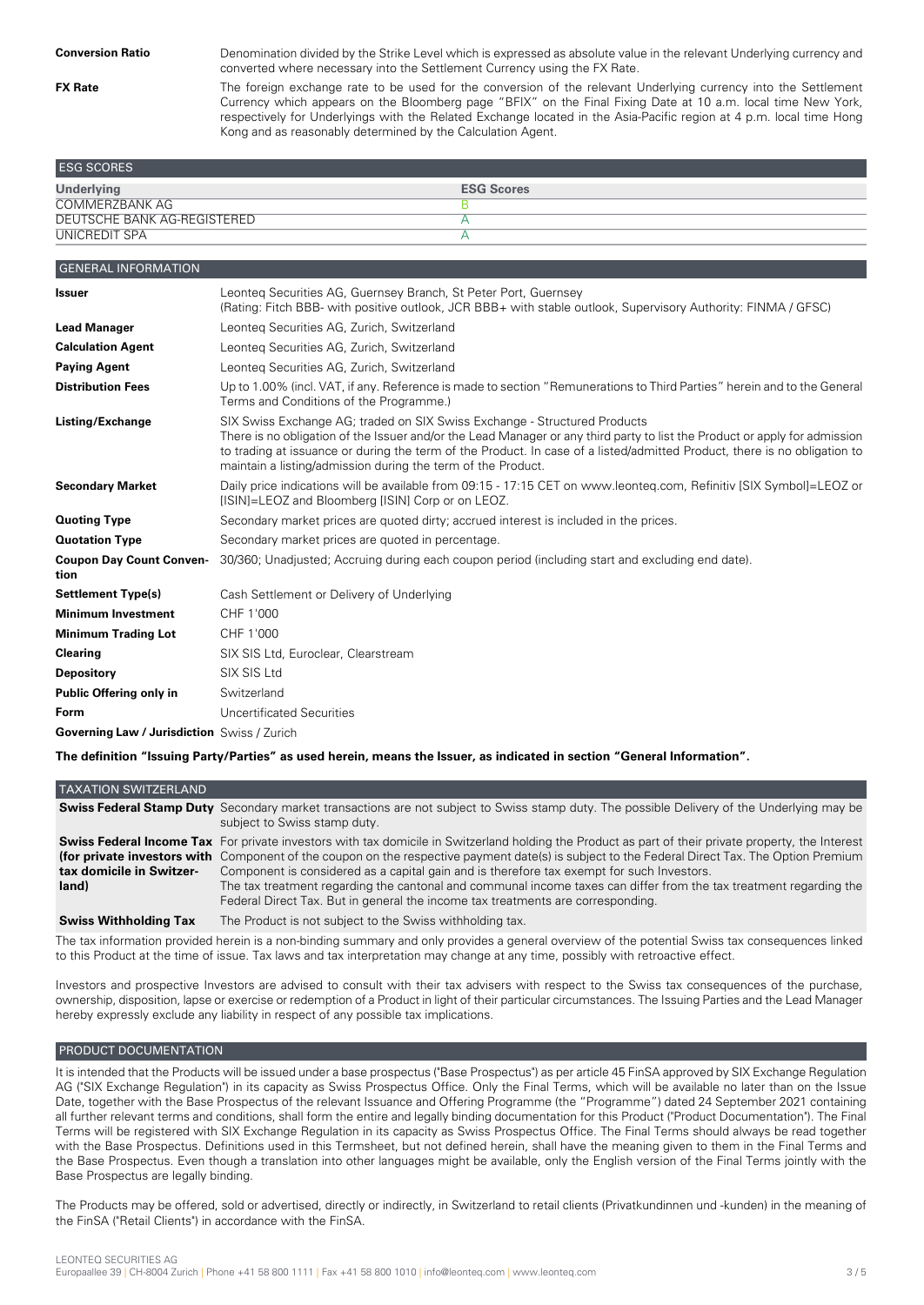A Swiss key information document / key information document in accordance with Regulation (EU) No 1286/2014 (PRIIPs Regulation) has been prepared in relation to the Products and may be obtained, free of charge, upon request from the Lead Manager (see the contact details below).

Notices to Investors in connection with this Product shall be validly given in accordance with the terms and conditions of the Programme. In addition, any changes with regard to the terms and conditions of this Product will be published on the relevant Termsheet on www.leonteq.com under the section "Products" or, for listed products, in any other form as permitted by the rules and regulations of the relevant Exchange. Notices to Investors relating to the Issuing Parties will be published under the section "About Leonteq" on www.leonteq.com and/or on the web page of the respective Issuing Party.

Insofar as this publication contains information relating to a Packaged Retail and Insurance-based Investment Product (PRIIP), a Key Information Document in accordance with Regulation (EU) No 1286/2014 (PRIIPs Regulation) is available and can be obtained from www.priipkidportal.com.

During the whole term of this Product, the Product Documentation can be ordered free of charge from the Lead Manager at Europaallee 39, 8004 Zurich (Switzerland), via telephone (+41 58 800 1111\*), fax (+41-(0)58-800 1010) or via e-mail (termsheet@leonteq.com). Please note that all calls made to numbers marked with an asterisk (\*) are recorded. By calling such number, your consent to the recording is deemed given.

## SIGNIFICANT RISKS

Prospective Investors should ensure that they fully understand the nature of this Product and the extent of their exposure to risks and they should consider the suitability of this Product as an investment in the light of their own circumstances and financial condition. Products involve a high degree of risk, including the potential risk of expiring worthless. Potential Investors should be prepared in certain circumstances to sustain a total loss of the capital invested to purchase this Product as well as the transaction costs. Prospective Investors shall consider the following important risk factors and read the section "Risk Factors" of the Programme for details on all other risk factors to be considered.

This is a structured product involving derivative components. Investors should make sure that their advisors have verified that this Product is suitable for their portfolio taking into account the investor's financial situation, investment experience and investment objectives.

The terms and conditions of the Product may be subject to adjustments during the lifetime of the Product as set out in the Programme.

**Product Specific Risks**: To the extent that this Product is not capital protected, investors may lose some or all of their investment as well as the transaction costs as they are fully exposed to the performance of the Underlyings. The Product does not confer any claim to receive rights and/or payments of the Underlying, such as dividend payments, unless explicitly stated in the documentation governing the Product. Please refer to the Product Documentation as regards the further Product specific risk factors to be taken into account.

**Issuer Risk**: Investors are exposed to the credit risk of the Issuer. If the Issuer is not able to make a payment or becomes insolvent, investors could lose some or all of their investment.

**Market Risk**: Market risk may have a negative impact on the value of and the return on an investment in the Product. Market risk is the risk associated with the effect of changes in market factors such as interest and foreign exchange rates, equity and commodity prices, credit spreads or implied volatilities, on the value of assets and liabilities held for both the short and long term. Market risk may also lead to an early redemption of the Product (e.g. in the event of a hedging disruption).

**Liquidity Risk**: The Issuer or, as the case may be, the guarantor or a third party appointed by the Issuer or guarantor, if any, intends to act as market maker in relation to the Product and it will use commercially reasonable efforts to provide indicative bid and offer prices for the Product on a regular basis under normal market conditions. However, such market maker does not have an obligation to provide prices for the Product. Liquidity of the Product in the secondary market may be limited and an active trading market for the Product may not develop. Accordingly, investors may not be able to sell their Product.

**Currency Risk**: If the investor's reference currency is different from the currency, in which the Product is denominated, the investor bears the currency risk between the two currencies. The fluctuations in exchange rates could have an adverse effect on the value of or return on an investment in the Product, even if the redemption amount would otherwise provide for a positive return. If the Underlyings are calculated in a currency different from the Currency of the Product, the conversion into the Currency of the Product will be carried out at the relevant exchange rate.

**Early Termination and Reinvestment Risk**: The Product may be redeemed prior to its maturity (be it by declaration of the issuer or as a result of certain events specified in the terms of the Product) and investors must consider that in case of such an early redemption, investors will not receive any further coupon payments after the occurrence of the early redemption and the early redemption amount may be significantly below the issue / purchase price paid and the redemption amount payable at maturity. Investors may not be able to reinvest the early redemption amount in a financial instrument with the same profit potential and additional transaction costs may be incurred as a consequence of a reinvestment of the early redemption amount.

**Illiquidity of Underlying**: One or, if applicable, more of the Underlyings might be or become illiquid over the life time of the Product. Illiquidity of an Underlying might lead to larger bid/offer spreads of the Product and/or to an extended time period for buying and/or selling the Underlying respective to acquire, unwind or dispose of the hedging transaction(s) or asset(s) or to realise, recover or remit the proceeds of such hedging transaction(s) or asset(s) which might implicate a postponed redemption or delivery and/or a modified redemption amount, as reasonably determined by the Calculation Agent.

## ADDITIONAL INFORMATION / DISCLAIMER

## **Prudential Supervision**

Leonteq Securities AG is authorised as securities firm and subject to prudential supervision by FINMA. Leonteq Securities AG, Guernsey Branch is regulated by the Guernsey Financial Services Commission ("GFSC").

## **Conflict of Interests**

The Issuing Parties and/or the Lead Manager and/or any third party appointed by them, as the case may be, may from time to time, as principal or agent, have positions in, or may buy or sell, or make a market as well as be active on both sides of the market at the same time in any securities, currencies, financial instruments or other assets underlying the products to which this document relates. The Issuer's and Lead Manager's and/or the appointed third party's trading and/or hedging activities related to this transaction may have an impact on the price of the Underlying and may affect the likelihood that any relevant Barrier Level, if any, is reached.